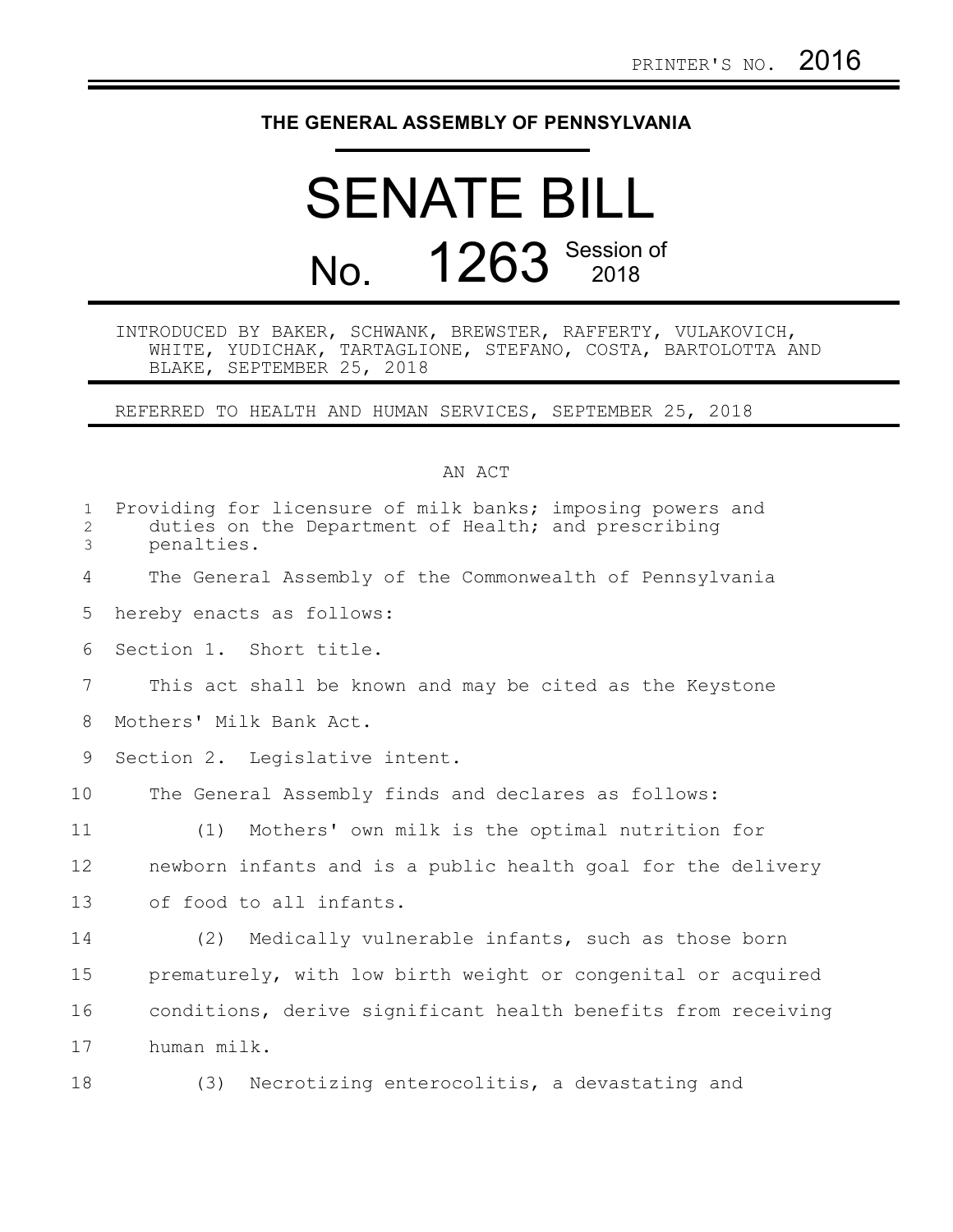preventable complication that attacks and kills intestinal tissue, may lead to both short-term and life long health consequences, including premature death. An all human milk diet can significantly lower the risk of necrotizing enterocolitis in medically vulnerable infants such as those born prematurely. 1 2 3 4 5 6

(4) Mothers of medically vulnerable babies often face unique obstacles to producing enough milk for their own babies. When mothers' own milk is not available, donor human milk can provide a life saving health benefit for high risk infants as a supplement or bridge when determined to be medically necessary. 7 8 9 10 11 12

(5) The American Academy of Pediatrics is a strong and vocal proponent of the use of donor human milk for medically fragile newborns when provided through properly regulated milk banks. 13 14 15 16

(6) Children with a wide range of congenital or acquired conditions may benefit from the use of donor human milk as a component of treatment for their medical conditions. 17 18 19

(7) The use of donor milk is safe when appropriate measures are used to screen volunteer donors, and to collect, store and process the milk for distribution through licensed milk banks. 20 21 22 23

(8) Banked donor milk is predominantly pasteurized to remove pathogens and frozen for storage and shipping. Volunteer donors are carefully screened and blood-tested to ensure that they are healthy and their milk is free from any chemical, disease or substance that could be injurious to high risk infants. 24 25 26 27 28 29

(9) The Human Milk Banking Association of North America 20180SB1263PN2016 - 2 -30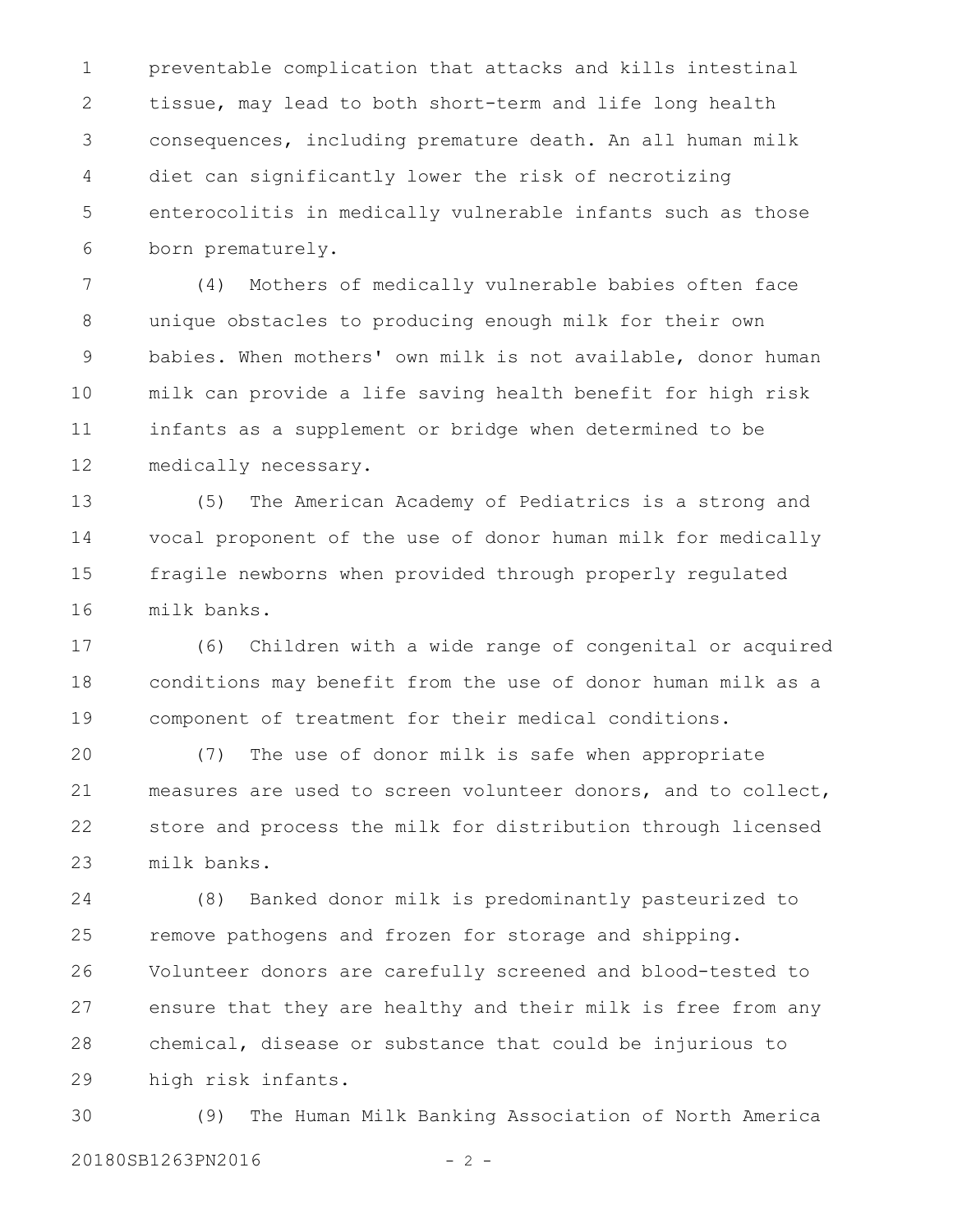(HMBANA) is a professional association that establishes and maintains current, rigorous guidelines for the operation of human milk banks throughout North America. 1 2 3

Section 3. Definitions. 4

The following words and phrases when used in this act shall have the meanings given to them in this section unless the context clearly indicates otherwise: 5 6 7

"Act." This act and any rule or regulation adopted under this act. 8 9

"American Academy of Pediatrics" or "(AAP)." An American professional association of pediatricians that issues clinical guidelines governing the use of donor milk in the delivery of medically necessary care to newborns and babies. 10 11 12 13

"Batch." A limited quantity or grouping of donor milk sharing a common characteristic as further defined by the department. 14 15 16

"Birth center." A freestanding health care facility for childbirth where care is provided in the midwifery and wellness model. 17 18 19

"Collection." The obtaining of donor milk from medically screened volunteer donors by a milk bank licensed in this Commonwealth. 20 21 22

"Committee." The medical advisory committee formed by a milk bank in accordance with section  $5(a)(3)$ . 23 24

"Department." The Department of Health of the Commonwealth. "Dispensary." A center that has an agreement with a milk bank for the distribution of milk from the milk bank by prescription. 25 26 27 28

"Distribution." The delivery of medically ordered or prescribed donor milk to an acute care hospital, birth center, 29 30

20180SB1263PN2016 - 3 -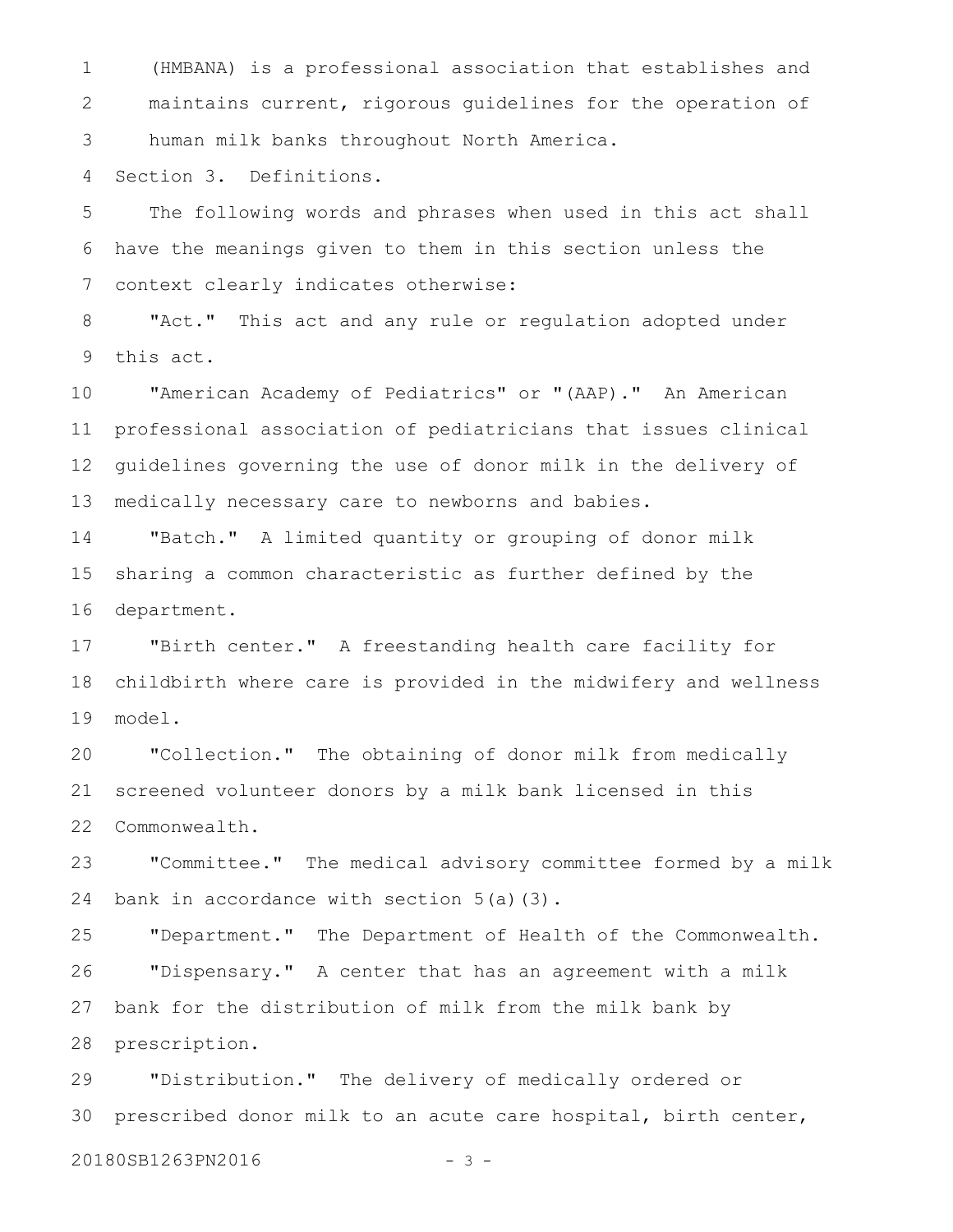lactation center, pharmacy, dispensary or medically approved outpatient by a milk bank licensed in this Commonwealth. 1 2

"Donor." A lactating woman with an excess supply of human milk, who voluntarily contributes milk to a milk bank after being medically screened and approved for milk donation and who receives no remuneration for the donation of milk. 3 4 5 6

"Donor milk." Human milk derived from a properly screened donor that is voluntarily donated to a milk bank and processed for distribution. 7 8 9

"Lactation center." A center whose sole or main purpose is to provide support for and education about breastfeeding. "License." A license issued by the department under this act. 10 11 12 13

"Licensed acute care hospital." A hospital that is licensed by the department under the act of July 19, 1979 (P.L.130, No.48), known as the Health Care Facilities Act, and is equipped and staffed for the treatment of medical or surgical conditions, or both, in the acute or chronic stages, on an inpatient basis of 24 or more hours. 14 15 16 17 18 19

"Licensee." A milk bank that holds a valid license under the provisions of this act. 20 21

"Milk bank." An entity that collects donor milk from volunteer medically screened human donors and distributes the donor milk to medically fragile children other than the donor's own child based on a healthcare provider's order or prescription, using storage, processing and shipping methods required by the department. 22 23 24 25 26 27

"NICU." The neonatal intensive care unit of a licensed acute care hospital. 28 29

"Person." A natural person, partnership, association, 20180SB1263PN2016 - 4 -30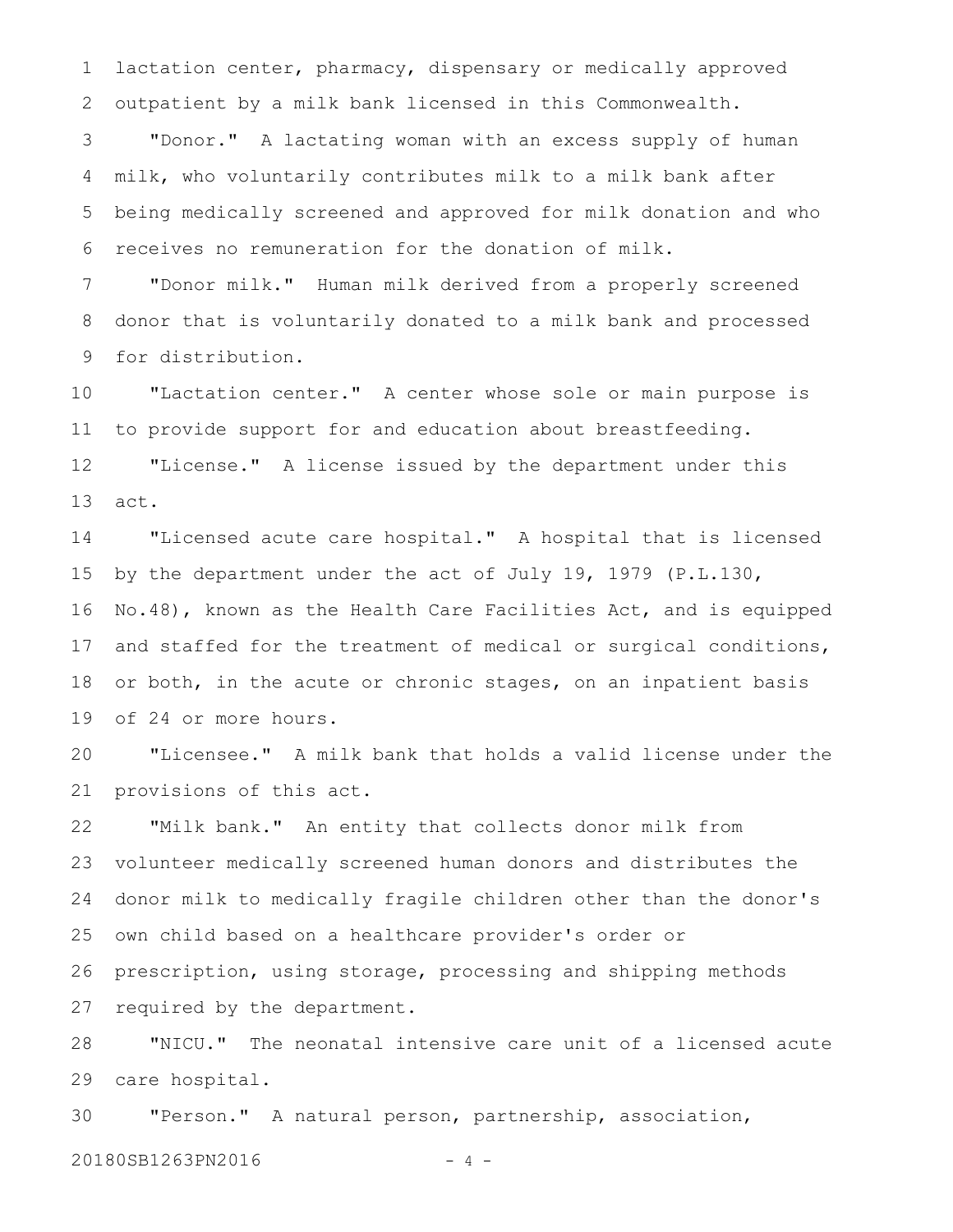corporation, institution, agency or other similar type entity. "Pharmacy." A store where medicinal drugs are dispensed and sold. 1 2 3

"Processing." The standards and techniques approved by the department for removing pathogens from donor milk and ensuring its safety. 4 5 6

"Professional association." A professional association that establishes and requires member compliance with guidelines for the operation of human milk banks throughout North America. The term includes, but is not limited to, HMBANA. 7 8 9 10

"Professional association guidelines." Guidelines issued by a professional association that govern the operation of milk banks in the United States. 11 12 13

"Satellite milk depot." An entity that has an ongoing relationship with a licensed milk bank to collect and store donor milk for shipping to the licensed milk bank. 14 15 16

"Screening of donors" or "donor screening process." The process of evaluating prospective volunteer donors by a milk bank to determine the acceptability of the donor milk based on past medical history, medication use, present state of health and indicated laboratory studies and which process has been approved prior to implementation by the department. 17 18 19 20 21 22

"Secretary." The Secretary of Health of the Commonwealth. "Storage." The method of holding and freezing donor milk approved by the department in connection with the donor milk's collection or processing prior to the distribution. 23 24 25 26

Section 4. Licensure of milk banks. 27

(a) General rule.--A milk bank operating or seeking to operate in this Commonwealth must apply to the department and obtain a license. The department shall issue a license to a milk 28 29 30

20180SB1263PN2016 - 5 -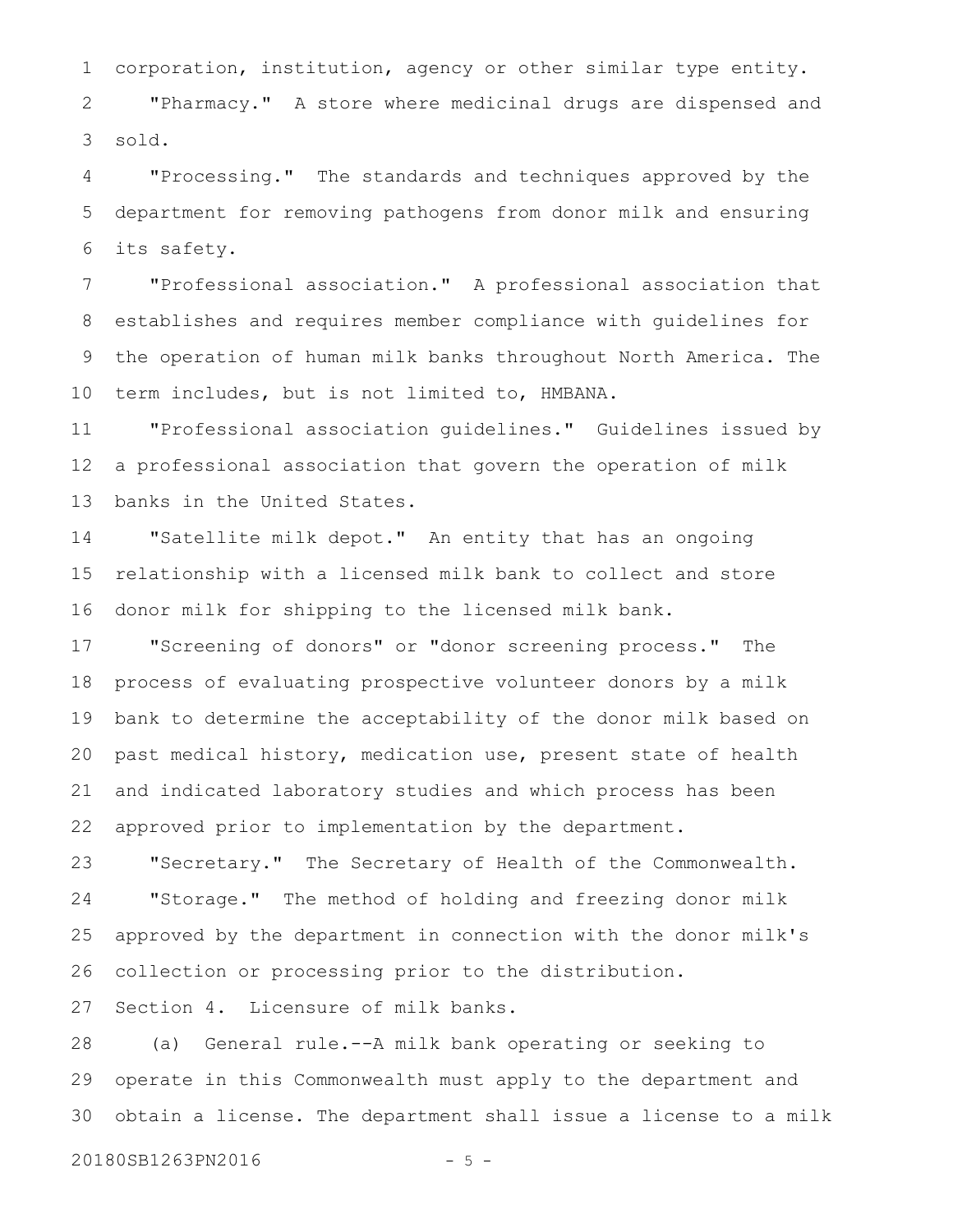bank that is certified as a member in good standing by a professional association subject to the review and approval process specified in section 6(c) or that is otherwise in compliance with the requirements of this act. 1 2 3 4

(b) Suspension or revocation of license.--The department may suspend or revoke a license issued under subsection (a) for noncompliance with the provisions of this act. 5 6 7

Section 5. Administration of milk banks. 8

(a) Licensee requirements.-- 9

(1) A licensee shall develop and ensure the implementation of policies and procedures consistent with professional association guidelines or the requirements of this act. 10 11 12 13

(2) A licensee shall appoint a person to serve as the chief operating officer of the licensee. The chief operating officer shall be responsible for the day-to-day operation of the licensee. 14 15 16 17

(3) A licensee shall be managed by a board of directors or similar body. Among other responsibilities, the board of directors shall be responsible for the appointment of the chief operating officer, a medical director and a medical advisory committee. 18 19 20 21 22

(4) The medical director must be a licensed physician with a minimum of four years' experience in neonatology, pediatrics, blood banking or a related field. The medical director shall serve as a member of the board of directors of the licensee. 23 24 25 26 27

(5) The medical advisory committee shall be composed of physicians and other allied health personnel with experience in neonatology, blood banking, nutrition and other related 28 29 30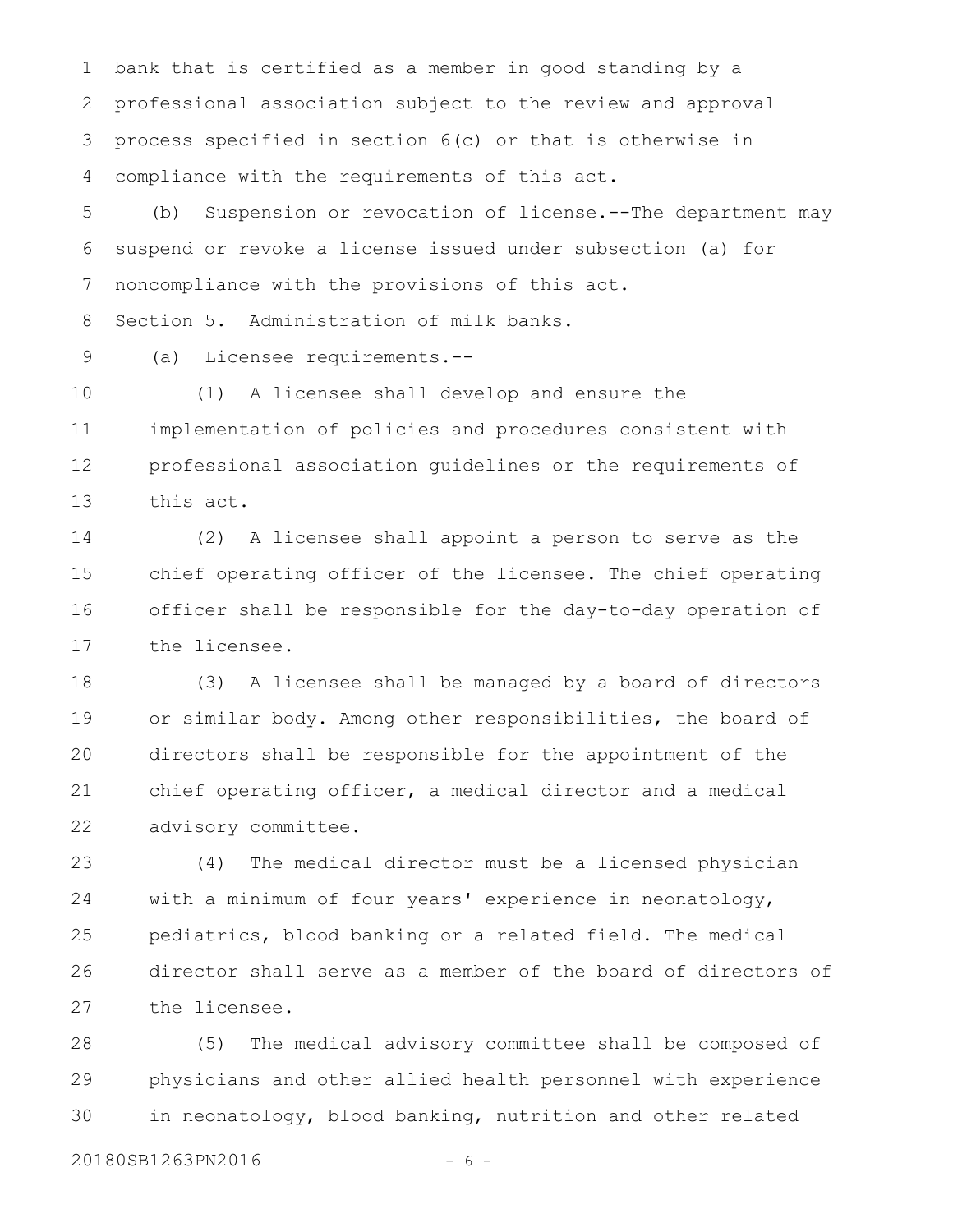expertise. At least one member of the medical advisory committee must have expertise in infectious diseases. 1 2

(b) Donor qualifications.-- 3

(1) A person who volunteers to provide donor milk shall successfully complete the donor screening process. 4 5

6

7

(2) In addition to any other provisions of the donor screening process, the following shall apply:

(i) A donor shall authorize a milk bank to contact both her health care provider and the health care provider for the donor's baby so that the donor and the donor's baby may be medically screened and blood-tested to ensure the health of the potential donor and her baby and to ensure that the donor milk is free from any chemical, disease or substance that could be injurious to an infant receiving it. 8 9 10 11 12 13 14 15

(ii) A person who is at high risk for bloodborne pathogens or other acute and chronic infectious diseases shall be excluded from serving as a donor. 16 17 18

19

(iii) Donations may be precluded for:

(A) Use of medications not approved by the department, tobacco, alcohol or other substances identified by the department. 20 21 22

(B) Systemic chronic diseases or nutritional deficiencies. 23 24

(C) Exposure to possible environmental contaminants. 25 26

(D) The inability or failure to follow directions regarding sanitary collection and storage of donor milk or other relevant contraindications to donation established by the department. 27 28 29 30

20180SB1263PN2016 - 7 -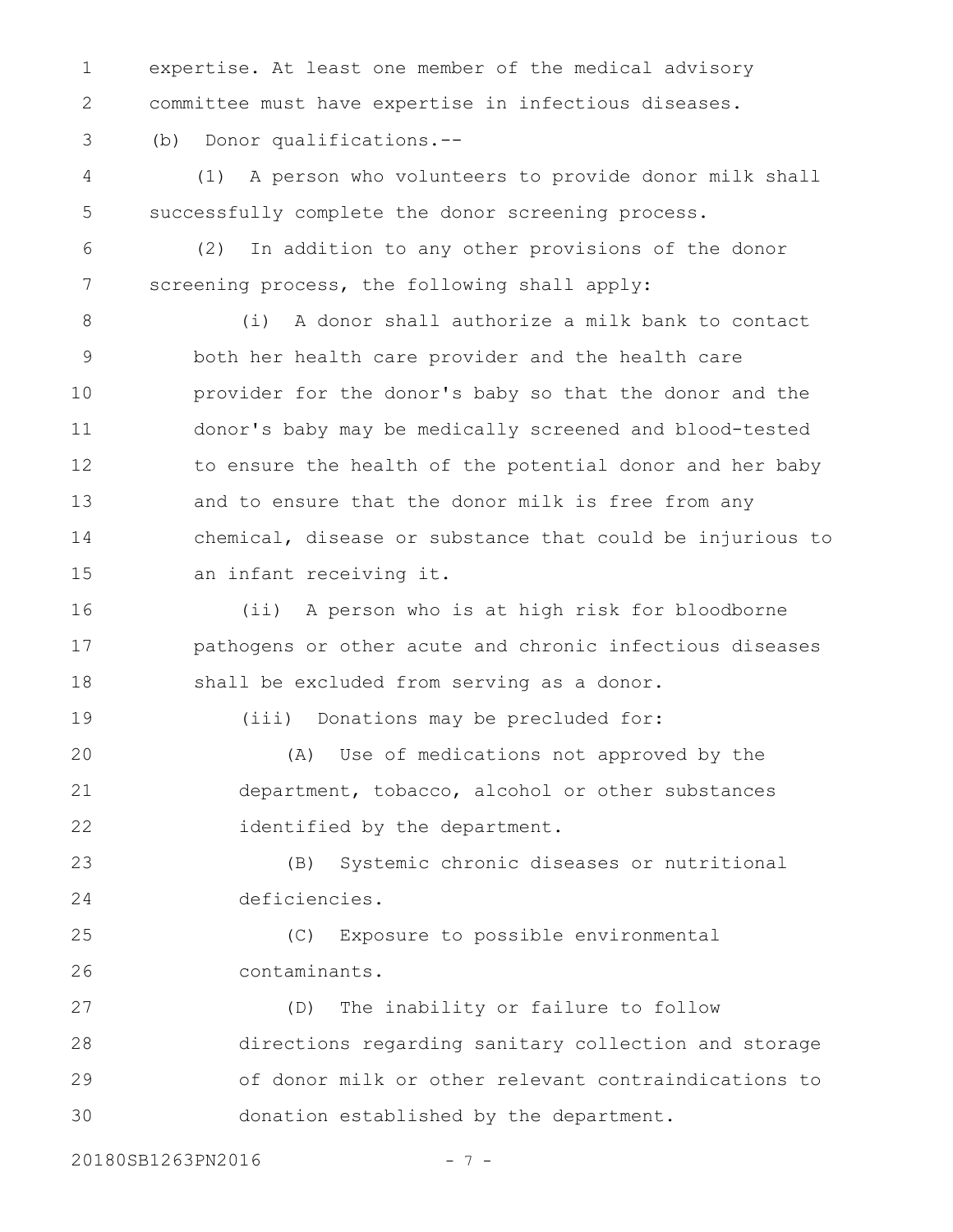(c) Donor milk processing.--A licensee shall comply with all of the following requirements for donor milk processing: 1 2

(1) Pasteurization or processing methods approved by the department shall be used to remove pathogens from donor milk, including the Holder pasteurization method. 3 4 5

(2) Post-pasteurization bacteriologic cultures shall be performed. 6 7

(3) Containers holding unprocessed donor milk shall be labeled with the donor's identification number and collection date. Unprocessed donor milk stored at a satellite milk depot shall be labeled with the location of the milk depot and the date and time of receipt by the milk depot and, after transport of the milk to the milk bank, the date of such transport. 8 9 10 11 12 13 14

(4) Processed milk shall be documented and packaged in Bisphenol-A and phthalate-free containers that are FDAapproved food safe vessels for heating and freezing. Each container shall be labeled with the expiration date, batch number and licensee name. Labeling shall be compatible with hospital donor milk inventory and feeding systems, as appropriate. 15 16 17 18 19 20 21

(5) Donor milk shall be stored and transported at a temperature safe from contamination, thawing and refreezing. 22 23

(6) Donor milk shall be shipped in clean, insulated containers and packed to minimize contamination of the outside of the bottle during transport. Techniques shall be used in packing to ensure the product remains frozen. 24 25 26 27

(d) Donor milk storage.-- 28

(1) Proper refrigeration and freezer capability shall be used by a licensee, with thermometer calibration performed at 29 30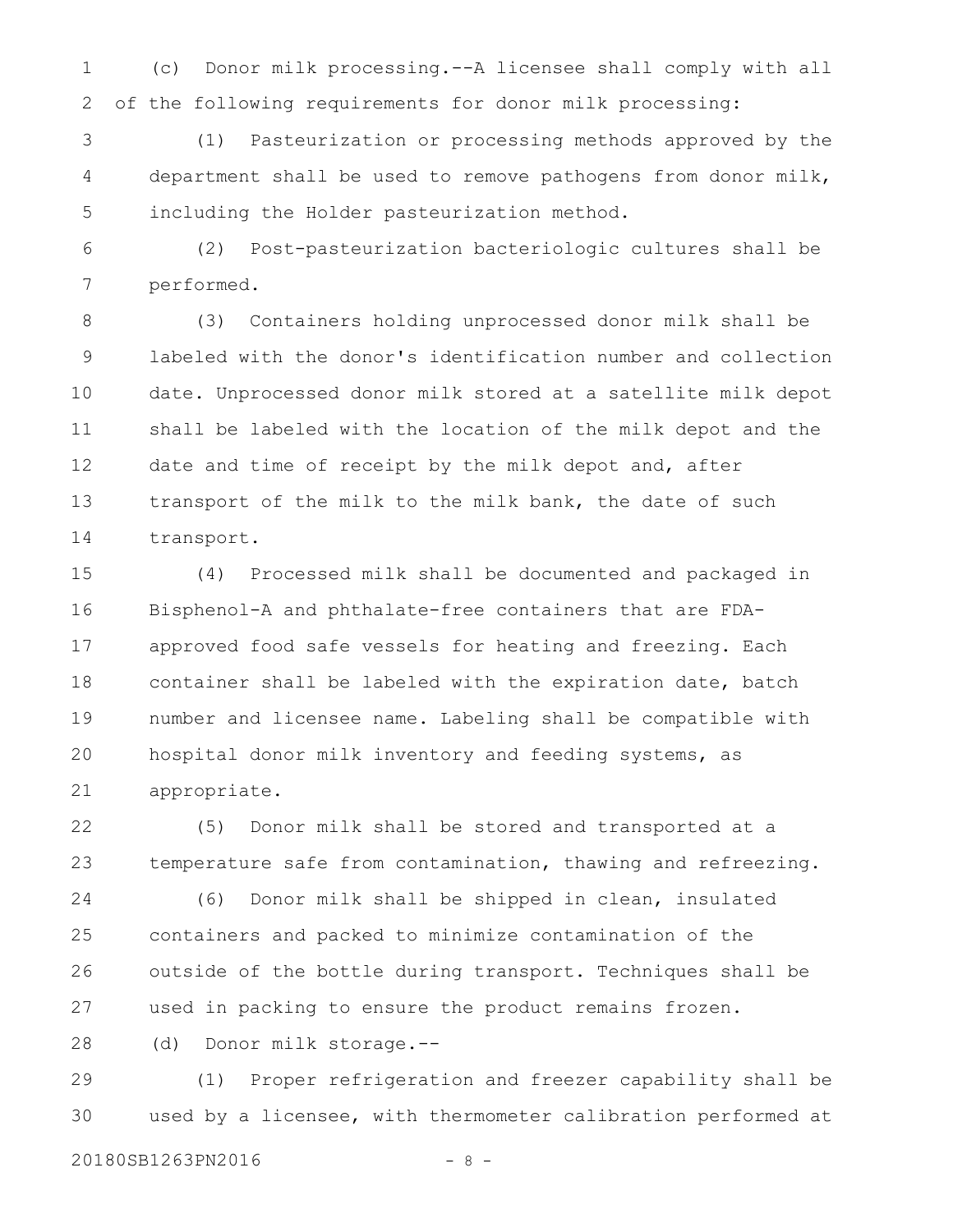least annually. 1

(2) Refrigerators and freezers used to store donor milk shall be visually or mechanically monitored daily for temperature fluctuations that could affect the donor milk quality. 2 3 4 5

(e) Maintenance of records.--A licensee shall maintain the information required under this subsection in a manner determined by the department for inspection: 6 7 8

(1) An individual file for each milk donor, including the donor's consent for participation in the milk bank program and the results of all clinical laboratory tests performed prior to approval as a donor and during participation in the program. Information that would directly or indirectly identify the donor may not be disclosed by the licensee to any person, other than authorized agents of the department, without the written consent of the donor. 9 10 11 12 13 14 15 16

(2) Records of milk donation filed by donor identification number, including information from container identification tags as provided by subsection (c). All distributed milk shall be capable of being traced back to the individual donors. 17 18 19 20 21

(3) The pasteurization date of the donor milk and the date the donor milk was distributed or used. Identifying information for donor milk pooled from multiple donors shall be separately recorded and maintained by the donor. 22 23 24 25

(4) Bacteriological testing results and dates for each batch of donor milk. 26 27

(5) Tracking and shipment information regarding the distribution of donor milk by facility or specific outpatient use. 28 29 30

20180SB1263PN2016 - 9 -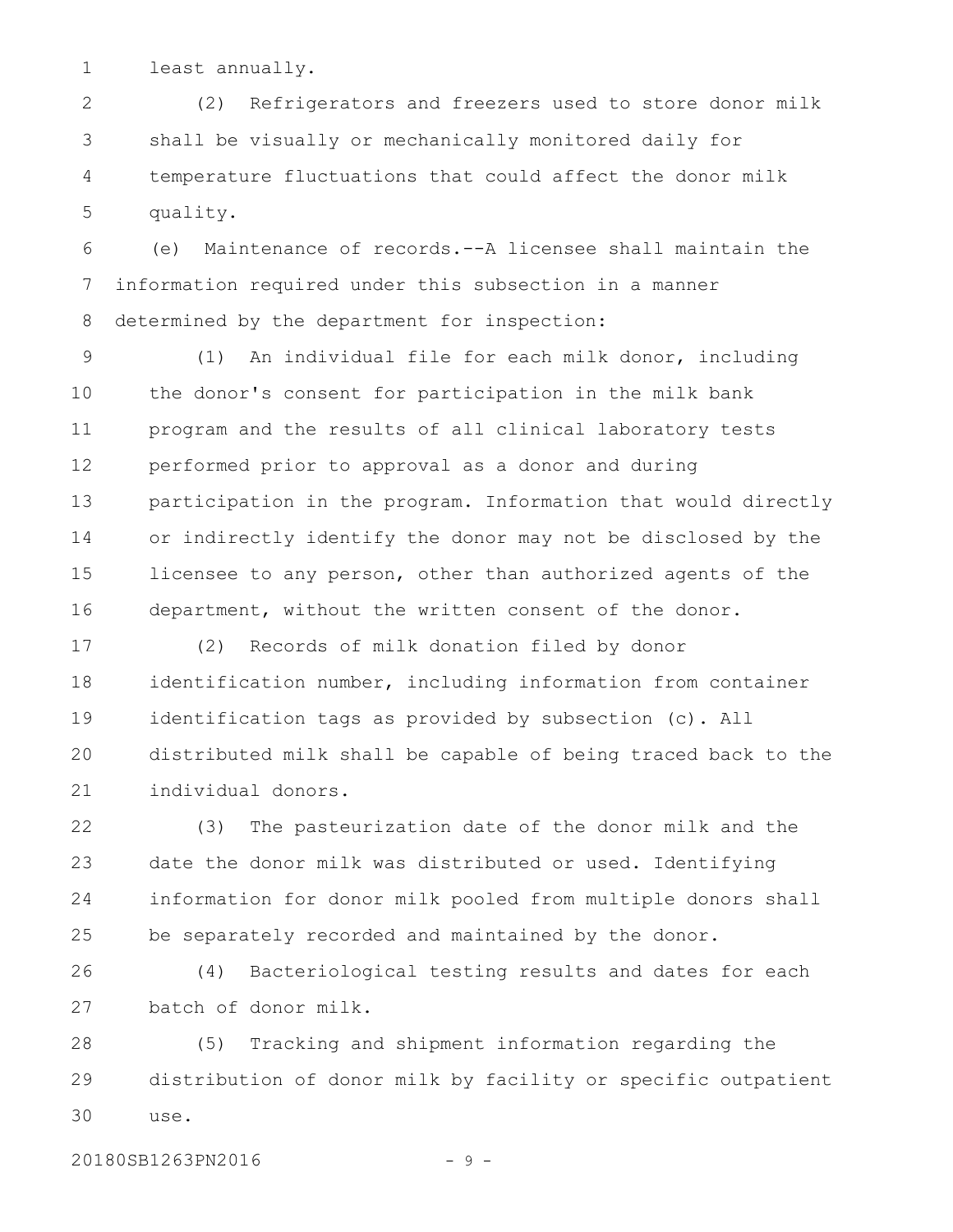(6) Refrigeration and freezer temperature records for at least one year after distribution or disposal by the licensee. 1 2 3

(7) Licensee operating policies and procedures. (f) Submission of professional association accreditation.-- 4 5

(1) A licensee shall submit professional association certification information to the department within 30 days of each professional association inspection and accreditation of the licensee, as applicable. 6 7 8 9

(2) A licensee shall notify the department within 72 hours when membership in a professional association is terminated for any reason. 10 11 12

(g) Display of license.--A licensee shall display the license in a prominent place at the main facility of the licensee. 13 14 15

(h) Disclosure of relationships.--A licensee shall notify the department within seven days of establishing a relationship with a dispensary or satellite milk depot. 16 17 18

Section 6. Duties of department. 19

(a) General rule.--The department shall regulate the operation of licensees that handle and distribute donor milk in this Commonwealth. 20 21 22

(b) License required.--The department shall issue licenses in accordance with the requirements of this act. 23 24

25

(c) Review of professional association guidelines.--

(1) The department shall review and approve professional association guidelines to ensure that the guidelines in use maintain the necessary requirements and standards of review for the safe operation and certification of licensees in this Commonwealth. If, at any time, the department determines that 26 27 28 29 30

20180SB1263PN2016 - 10 -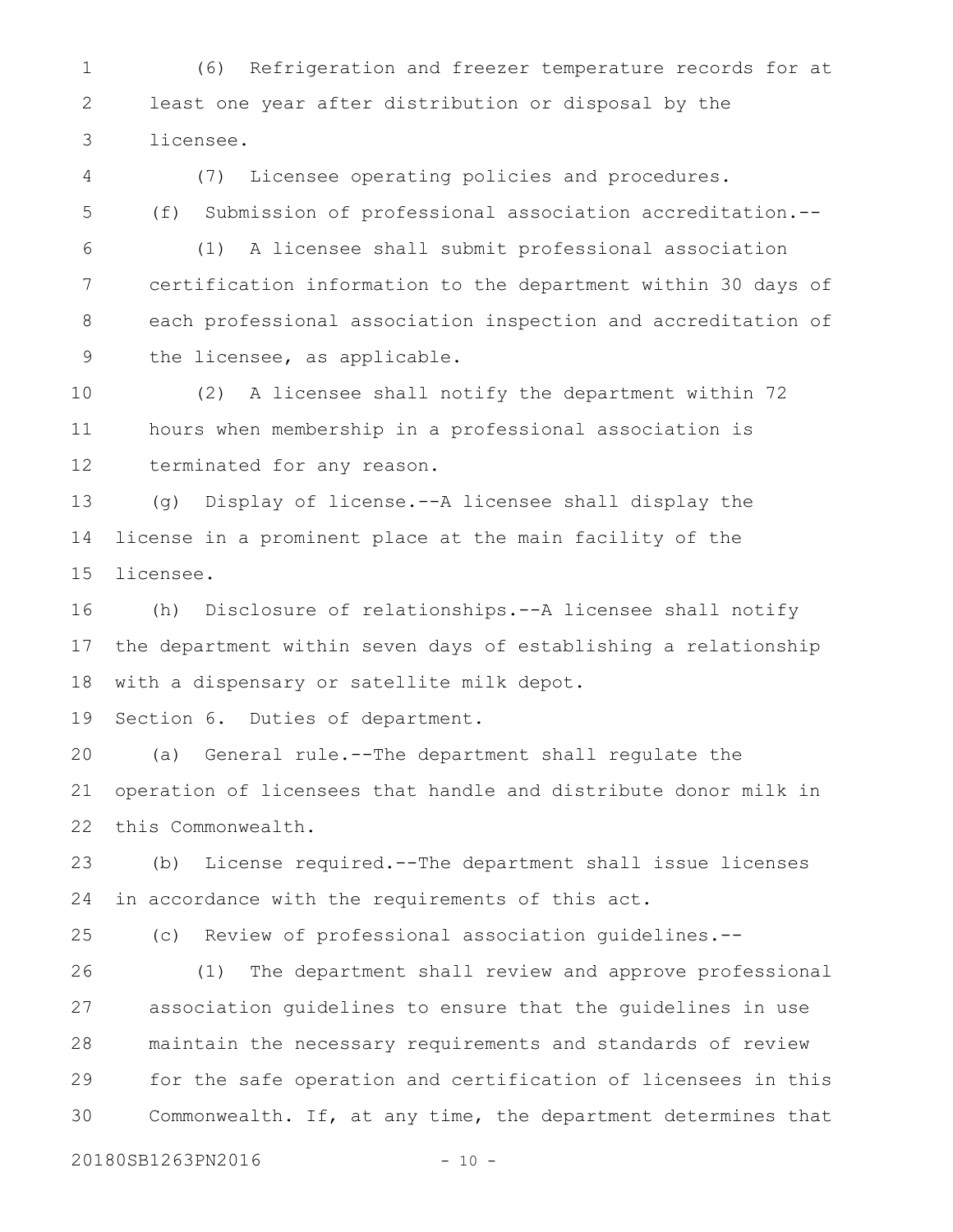the guidelines in use by the professional association do not maintain necessary requirements and standards of review for the safe operation and certification of licensees, licensees must satisfy the requirements provided for in paragraph (2). 1 2 3 4

(2) The department shall adopt standards and requirements for licensure separate from those of the professional association guidelines referenced in paragraph (1) which the department determines are sufficient to maintain the safe operation and certification of licensees. 5 6 7 8 9

(3) Licensees may satisfy either the standards and requirements established by the department or the standards of the professional association referenced in paragraph (1). (d) Application requirements.--The department shall develop a standard written application for a license, which shall provide for all of the following: 10 11 12 13 14 15

(1) The name and location of the applicant. 16

(2) The name and address of the chief operating officer and medical director of the applicant. 17 18

(3) The education and experience history of all persons having supervisory or technical duties related to the operation of the applicant. 19 20 21

(4) A description of the physical facilities, location, equipment, sources of materials and methods of processing, storage and distribution of donor milk. 22 23 24

(5) A description of all technical procedures used in the routine operations of the applicant. 25 26

(6) Any relationship between the applicant and either a dispensary or satellite milk depot. 27 28

(7) Such additional information as the department may require. 29 30

20180SB1263PN2016 - 11 -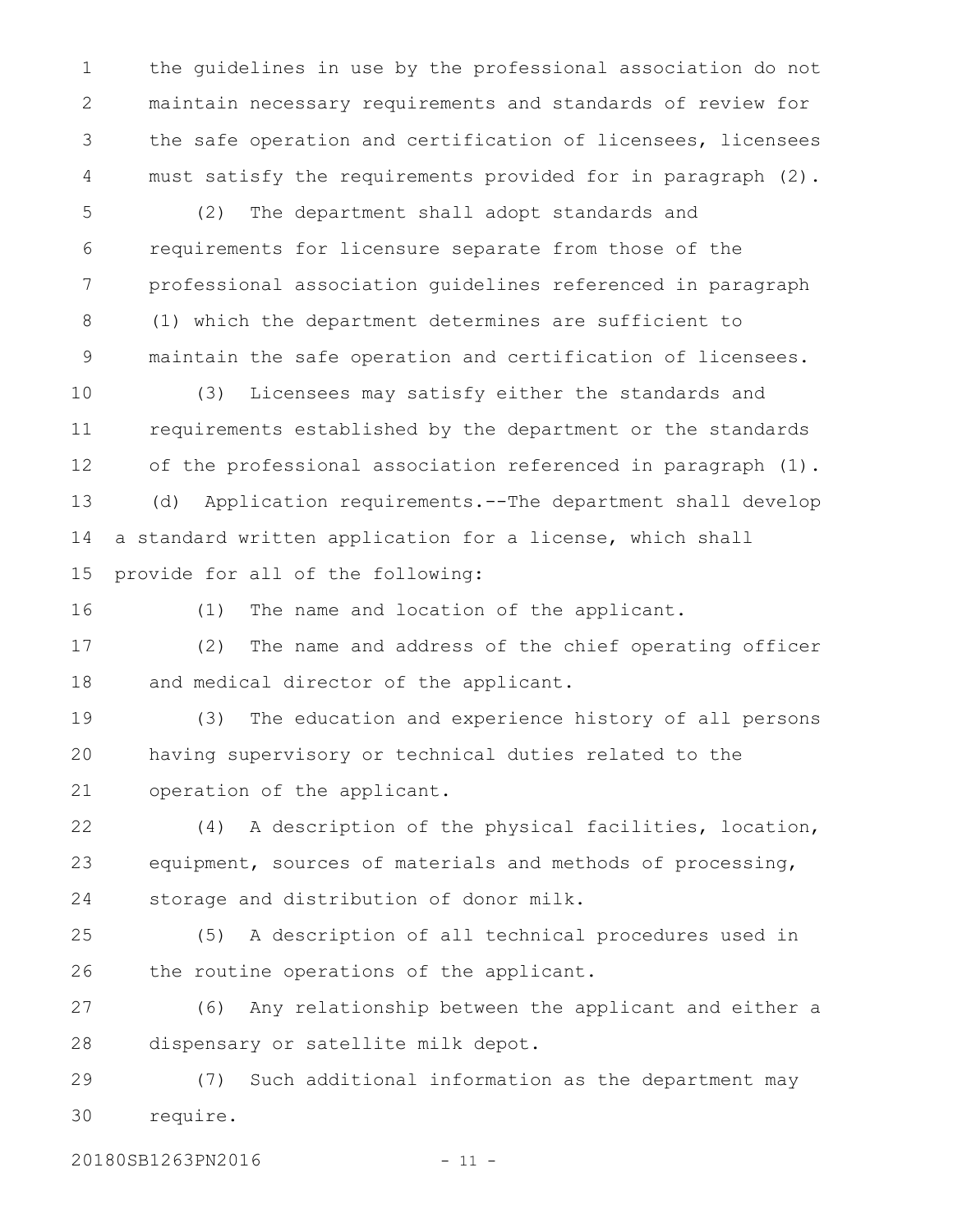(e) Inspection.-- 1

(1) Prior to issuing a license to an applicant, the department shall inspect the applicant's physical facilities and, at the department's discretion, the physical facilities of any dispensary or milk depot with which the licensee has a relationship, shall examine all required documentation. 2 3 4 5 6

(2) The department may subsequently inspect a licensee at any time deemed appropriate by the department upon reasonable notice. 7 8 9

(f) Issuance of license.-- 10

(1) The department shall issue a license if the department is satisfied that the applicant has complied with the provisions of this act and applicable rules and regulations adopted by the department. 11 12 13 14

(2) A milk bank in operation prior to the effective date of this section may continue to operate pending a decision on its application if an application is made within 120 days of the later of the effective date of this section or the date that an application for a license is first made available to prospective licensees pursuant to this act. 15 16 17 18 19 20

(g) Expiration of license.--A license shall expire two years after the date of issuance unless renewed. A license may be renewed in the same manner as the issuance of the original license and upon payment of a renewal application fee as specified in section 7. 21 22 23 24 25

(h) Contents and signing of license.--A license issued by the department shall include: 26 27

(1) The name and address of the licensee and the location of all facilities, dispensaries and affiliated satellite milk depots authorized under the license. 28 29 30

20180SB1263PN2016 - 12 -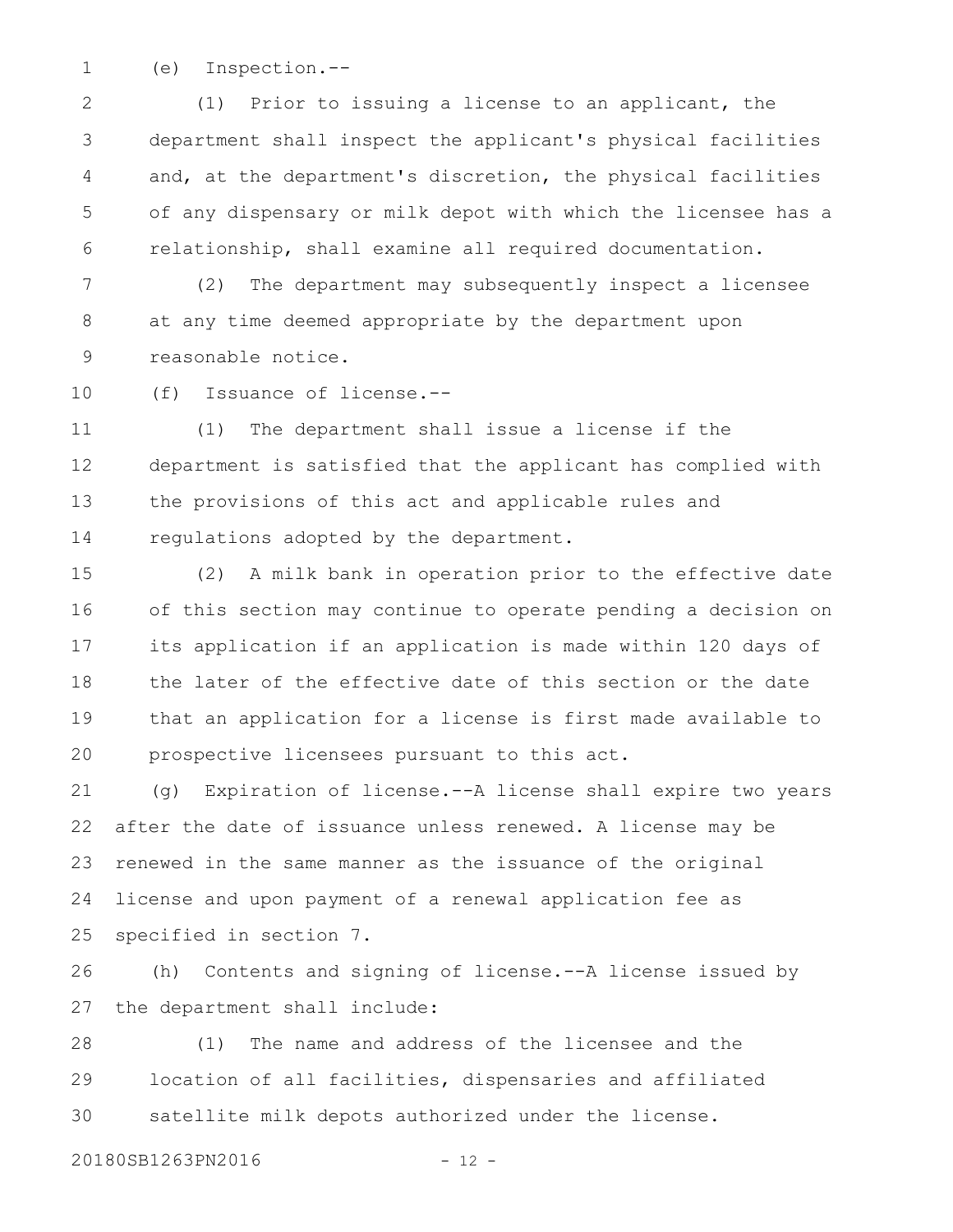(2) The name and address of the chief operating officer and medical director. 1 2

3

(3) The signature of the secretary.

(i) Statement of grounds for denial of license.--If the department does not issue a license to an applicant within six months after the filing of an application, the license shall be deemed denied. When an application is denied or deemed denied, the department shall, within seven days, state the grounds and reason for its refusal, in writing, with a copy to the applicant. 4 5 6 7 8 9 10

(j) Hearings and appeals.--If an applicant is denied a license, the applicant may request and receive a hearing before the secretary, if the hearing request is made within 30 days after receiving notice of denial. 11 12 13 14

(k) Revocation of license.-- 15

(1) A license may be suspended or revoked by the department for a violation of any provision of this act. 16 17

(2) Before the department suspends or revokes a license, written notification shall be provided to the licensee. The notification shall specify the reason for revocation or suspension and indicate a time and place for a hearing on the matter, to be held within 30 days of notification. 18 19 20 21 22

(l) Ongoing review.--The department shall conduct an ongoing review of the clinical guidelines issued by the American Academy of Pediatrics regarding the assessment and determination of medical necessity for the use of donor milk to treat medically fragile infants and children. 23 24 25 26 27

Section 7. Licensure fees. 28

In order to obtain licensure by the department, an applicant shall submit an initial licensure fee of \$1,000, with a \$250 fee 29 30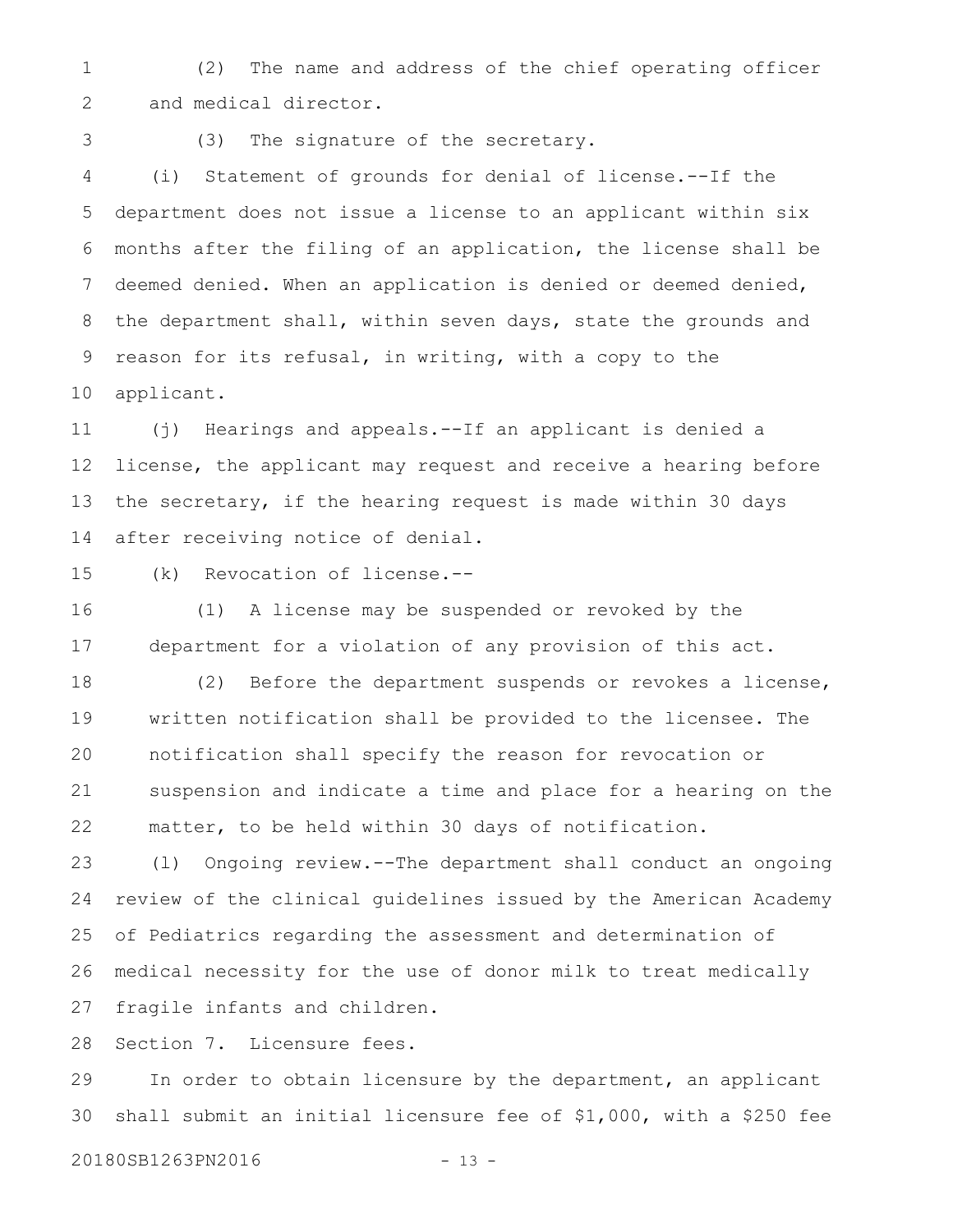for each renewal thereafter. All money derived from the payment of licensure fees under this act shall be used for the administration of this act. 1 2 3

Section 8. Exceptions. 4

(a) General rule.--A milk bank located in this Commonwealth and otherwise regulated by the department through its hospital licensure process shall not be subject to the requirements of this act, provided the milk bank's distribution of donor milk is confined to the hospital and the outpatients of the hospital. (b) Milk banks outside this Commonwealth.--In the event a licensee lacks access to donor milk or a specific type of donor milk prescribed to an individual residing in this Commonwealth, a milk bank located outside of Pennsylvania that is a member of a professional association may distribute donor milk within this Commonwealth at the specific direction and in accordance with the instructions of a licensee. 5 6 7 8 9 10 11 12 13 14 15 16

Section 9. Prohibitions and penalty. 17

(a) License required.--No person may operate a milk bank in this Commonwealth unless licensed by the department in accordance with the provisions of this act. 18 19 20

(b) Prohibited practices.--The following practices shall be prohibited in this Commonwealth: 21 22

(1) The direct or indirect sale of donor milk for profit by an entity not licensed in this Commonwealth. 23 24

(2) Monetary remuneration or any other remuneration of value provided to an individual for the donation of donor milk. 25 26 27

(c) Penalties.-- 28

(1) A violation of subsection (b)(1) shall be a misdemeanor of the third degree. 29 30

20180SB1263PN2016 - 14 -